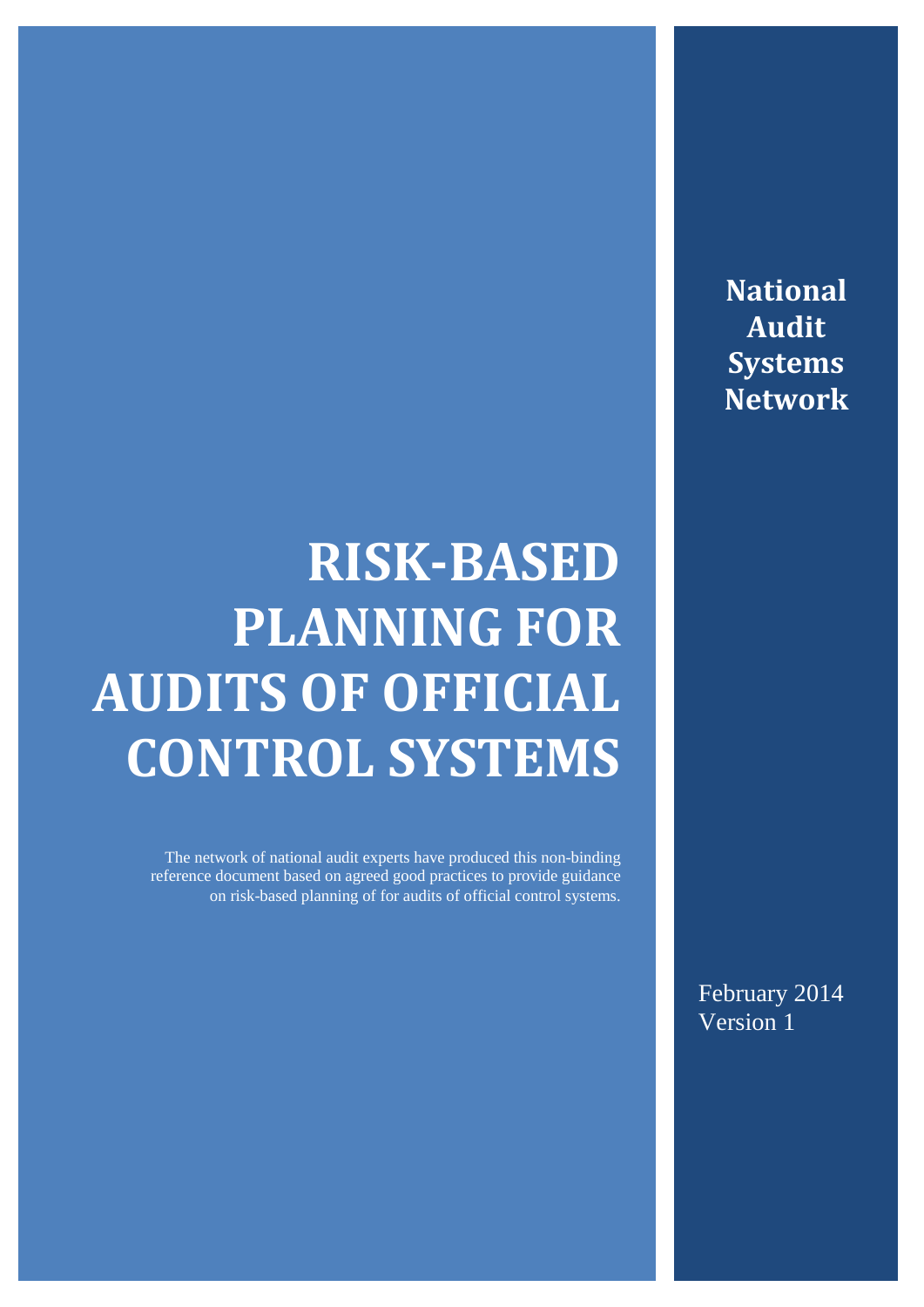## **The National Audit Systems (NAS) Network**

The NAS network is a network of officials (auditors) from national competent authorities, responsible for the performance of audits of official control systems as provided for by article  $4(6)$  of Regulation (EC) No  $882/2004<sup>1</sup>$ . The networks meet regularly, under the chairmanship of, and facilitated by, the FVO to exchange experiences in implementing national audit systems on official control activities. During the course of these exchanges; discussions, workshops etc. good principles and practices are identified and agreed by the network.

To enable dissemination of information the network, working in plenary session and through sub-groups, facilitated by the FVO, consolidate agreed principles and good practices on specific topics into documents. These documents may be used as reference documents, however, they do not constitute an audit standard and are not legally binding.

## **Risk-based planning for audits of official control systems**

#### **OBJECTIVES**

The objective of this document is to guide and support Competent Authorities (CA) and audit bodies in performing risk-based planning for audits of official control systems by proposing general principles. The aim is to:

- Give some tools for those who are involved in the planning process with a view of being applicable to audits on a wide range of different official control systems.
- Support audit bodies in finding balance between full coverage during a 5-year period and appropriate risk-based prioritisation.

The expected outcome is a well-documented risk-based planning process. This document is intended to assist in the implementation of Section 5.1 (Systematic Approach) first bullet point of the Annex to Commission Decision 2006/677/EC.

#### **SCOPE AND INTENDED AUDIENCE**

This guidance applies to planning of audits as required by Article 4(6) of Regulation (EC) No 882/2004. It is intended for use by CAs / audit bodies that carry out audits on official control (systems) according to the requirements of Article 4(6) of Regulation (EC) No 882/2004. It presents best practice in the development of risk-based audit programmes and audit plans in the area of official control activities e.g. feed, food, animal health and welfare and plant health. This document does not attempt to cover internal risks of the audit body, for example lack of auditor's competences or resources within the audit body.

#### **DEFINITION(S)**

This document should be read in conjunction with the definitions contained in Regulation (EC) No 882/2004 and Commission Decision 2006/677/EC bearing in mind that the definitions of those documents apply.

<sup>1</sup> <sup>1</sup> OJ L 191, 28.5.2004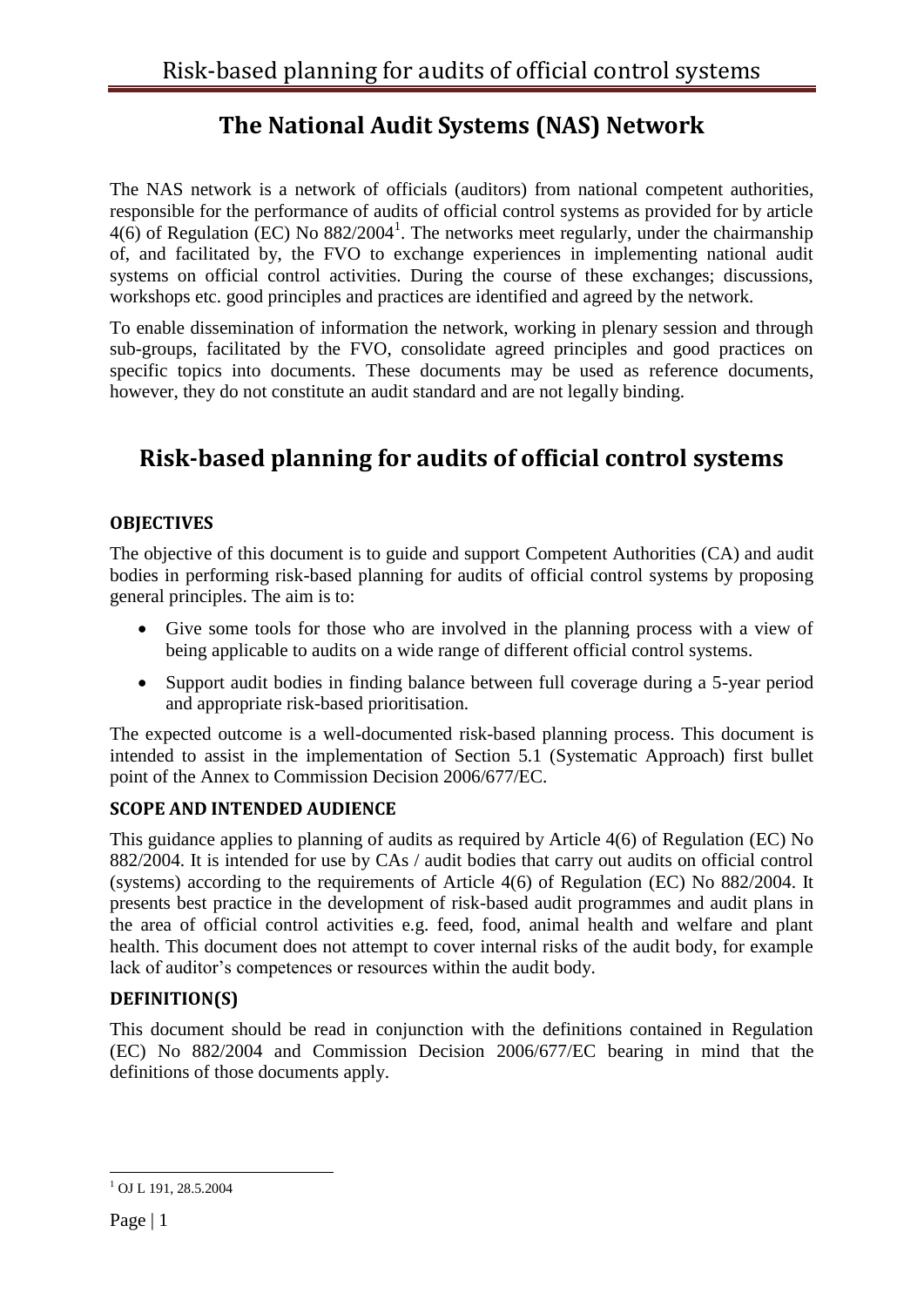*Audit universe***<sup>2</sup>** *:* An inventory of all *audit areas* relevant to responsibilities of CAs that is compiled and maintained to identify possible areas for audit during the audit planning process. The list should include all official control and key food, feed, plant health, animal health and animal welfare systems that could be audited as part of the overall cycle of planned work (including delegated bodies). The audit universe serves as the source from which the risk assessment for the five-year audit planning and the annual audit planning are performed.

It is up to the CA to determine the detail in the audit universe, as it depends on among other things the complexity of the CA's audit system. The audit universe has to cover all areas of the MANCP relevant to the responsibilities of the CA. To minimise the potential for gaps and overlaps between CAs, it is best practice that the audit universe be determined as a coordinated process between CA's within MS.

*Risk universe<sup>3</sup>* : Audit universe with risk categorisation applied to each audit area.

*N.B.: The terms audit universe and risk universe are reserved for the multi-annual risk-based planning process. However, analogous concepts exist for the annual planning as well as planning for an individual audit. For the sake of avoiding confusion, in the context of individual audits we use the term "audit area", which may then give rise to a complete inventory of audit topics within that area. Subsequently, those topics will be placed into appropriate risk categories (see Annex)*.

*Horizontal audits<sup>4</sup>*: These are audits where the audit criteria are taken from general requirements e.g. Regulations (EC) Nos 178/2002, 882/2004, 852/2004 or strategic objectives from the MANCP. The main objective of these audits is to determine whether planned arrangements are implemented effectively and are suitable in achieving objectives. It may also include elements of verifying compliance with planned arrangements.

**Vertical audits**: These are audits where the audit criteria are taken primarily from sectorspecific requirements e.g. Regulation (EC) No 853/2004, Regulation (EC) No 2073/2005, ABP Regulation, Feed Hygiene Regulation, Animal Welfare or BIP requirements. The main objective of these audits is to verify compliance with planned arrangements and to evaluate the effectiveness and suitability of the controls.

*Effectiveness*: is generally speaking the capability of producing an (intended) effect or of achieving an objective. In this particular context it is the capability of a Competent Authority in achieving the objectives of Regulation 882/2004. It is not to be confused with efficiency, which is normally used when we want to refer to input-output ratio i.e. cost and/or resources required to produce an output.

#### **OBJECTIVES OF AUDITS**

The main objectives of audits as laid down in Article 4(6) are:

To verify:

1

• CA's compliance with general<sup>5</sup> and specific<sup>6</sup> control requirements of feed and food law, plant health, animal health and welfare rules.

<sup>&</sup>lt;sup>2</sup> While the term "audit universe" is not used in official control legislation or Commission Decision 2006/677/EC, it is important to introduce it to allow CAs define the areas for which they will need to develop audit programs e.g. feed only, food only.

 $\beta$  Risk universe is produced on the basis of audit universe, which serves as an input to the risk categorisation process.

<sup>&</sup>lt;sup>4</sup> The separation of the concepts of horizontal and vertical audits is somewhat artificial as they are quite commonly used in combination i.e. an audit may contain a horizontal vertical component.

<sup>5</sup> e.g. Regulations (EC) Nos 178/2002, 882/2004, 852/2004 and MANCP objectives.

<sup>&</sup>lt;sup>6</sup> e.g. Regulations (EC) No 853/2004, ABP Regulation, Feed Hygiene Regulation and VMP residues.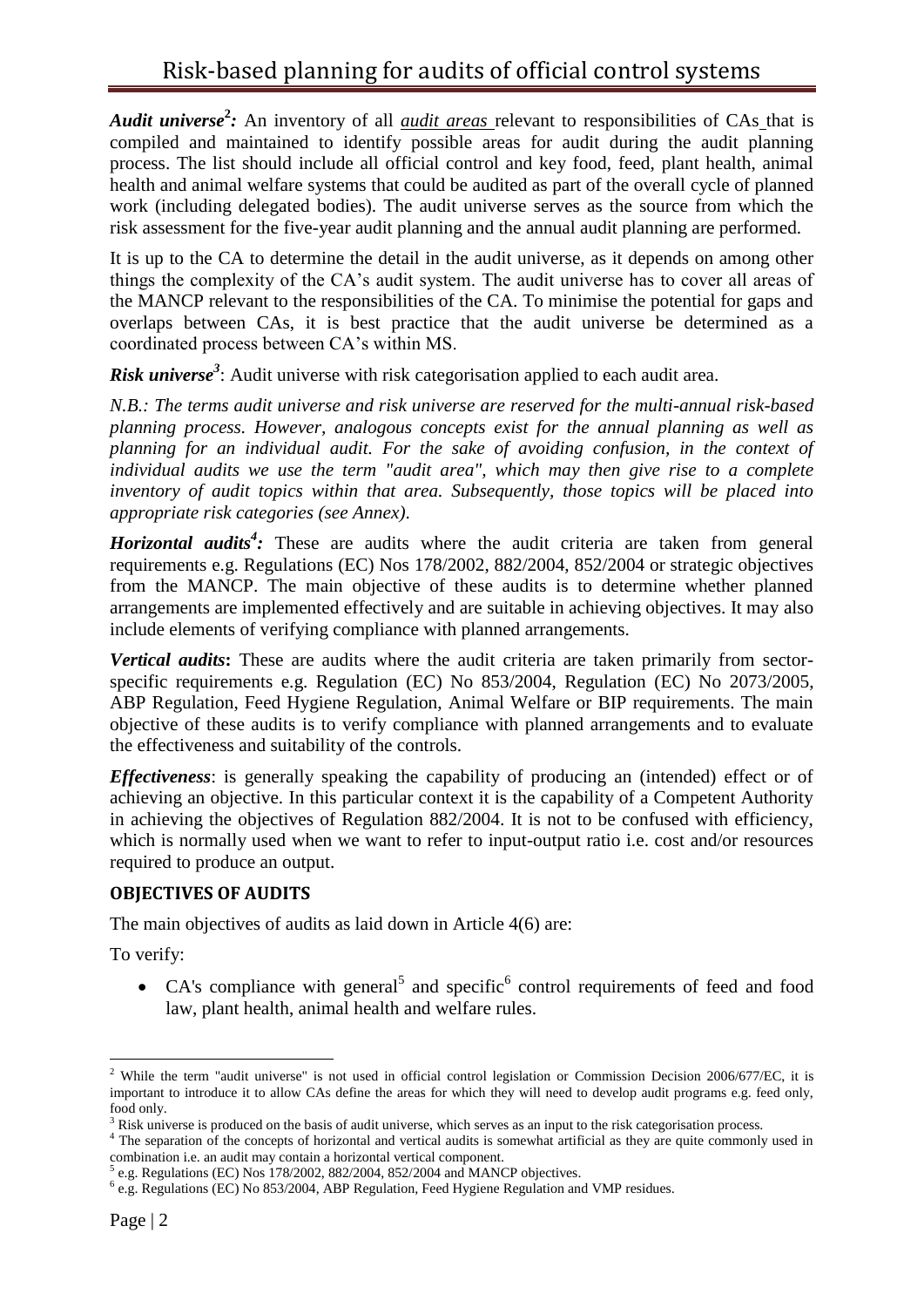- Compliance of official controls with planned arrangements at a national level, which may include:
	- o Control plans of any kind (MANCP, business-, operational-, control-, monitoring-plan etc.) with the purpose of giving effect to legal requirements.
	- o Policies, strategies, procedures, guidelines.

To evaluate:

- Suitability of the planned arrangements in achieving the objectives of Regulation (EC) No 882/2004.
- Effectiveness and consistency of the implementation of planned arrangements i.e. the capability to deliver the planned outcomes.
- Whether enforcement measures are effective, proportionate and dissuasive.

To identify:

Areas for improvement in the CA control and management systems.

Audits may also play a supportive role in risk identification and analysis.

#### **OBJECTIVES OF RISK-BASED PLANNING OF AUDIT PROGRAMMES**

The main objective of risk-based planning of audit programmes is to contribute to consumer safety, animal health and welfare, plant health and increase stakeholder confidence in effective and efficient use of resources. This is achieved by ensuring that:

- Audit universe(s) do not overlook any relevant areas;
- Planning processes are able to identify and categorise main risks appropriately;
- The whole process is subject to regular review; and
- Audit bodies (in case there are several) coordinate their planning processes.

#### **Principles:**

**1. Risk based planning can be viewed as four separate processes, with clearly specified inputs and outputs for each.** These processes are: establishing the audit universe, defining the risk universe, producing the audit programme and the review process. These are outlined in the Annex below.

**2. Competent Authorities / Audit bodies should define their own Audit universe and use it for audit planning.** While a CA / audit body is free to decide how to divide the audit universe into audit areas, it is important to ensure that:

- all the requirements of Regulation (EC) No 882/2004 and relevant feed and food law are covered; and
- The topics are defined and presented in a way that facilitates risk assessment and audit programming.

**3. The audit areas within the audit universe should be risk categorised producing a risk universe.** The risk assessment of audit areas should take into account the probability of a failure in a control area and the consequences of such failure.

**4. Full coverage during a 5-year cycle can be achieved by using a combination of horizontal and vertical audits combined with annual review of negligible risk areas.** On the basis of the output of the risk-based planning process, the areas identified as high-risk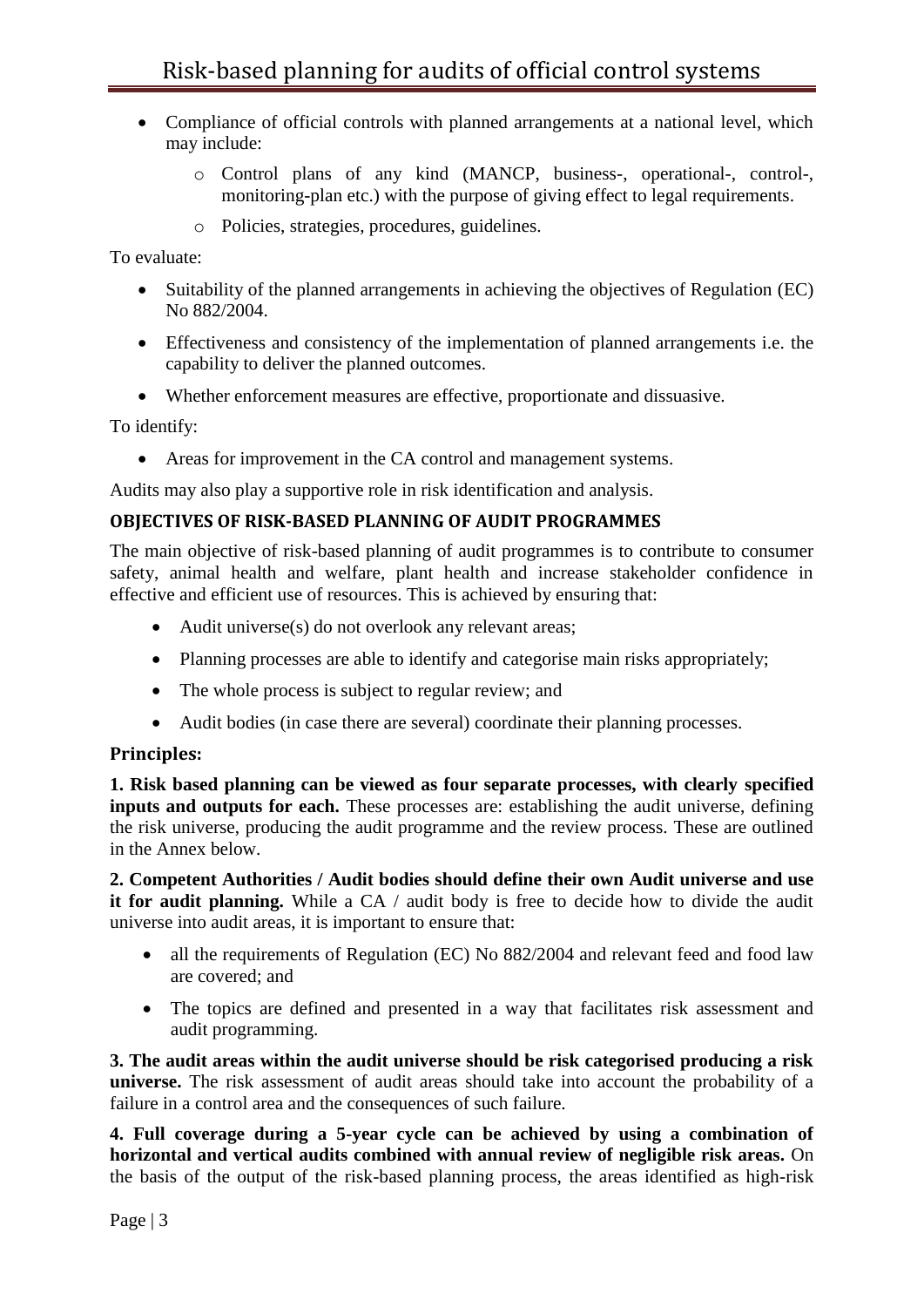should be covered using both horizontal and vertical audits, while low-risk areas can be covered by a lower frequency of horizontal audits. Negligible risk audit areas can be considered as being covered, when they have been included in the audit universe and taken into account in the planning process (including annual review).

**5. All elements of the risk-based planning process should be subject to annual review.** Review in this context means that e.g. audit universe, risk universe and prioritization process need to be updated as necessary. It does not imply that the whole process depicted in Diagram 1 should be repeated every year. Annual review is a check-point which serves the purpose of validating/verifying the existing audit universe, risk universe and prioritization methods to ensure that they are still fit for purpose.

**6. All elements of the planning process should be clearly documented.** "All elements" means that the main steps in the process should be described as well as records kept on the planning and review process. The level of detail depends on the circumstances but the general principle is that the planning process should be auditable.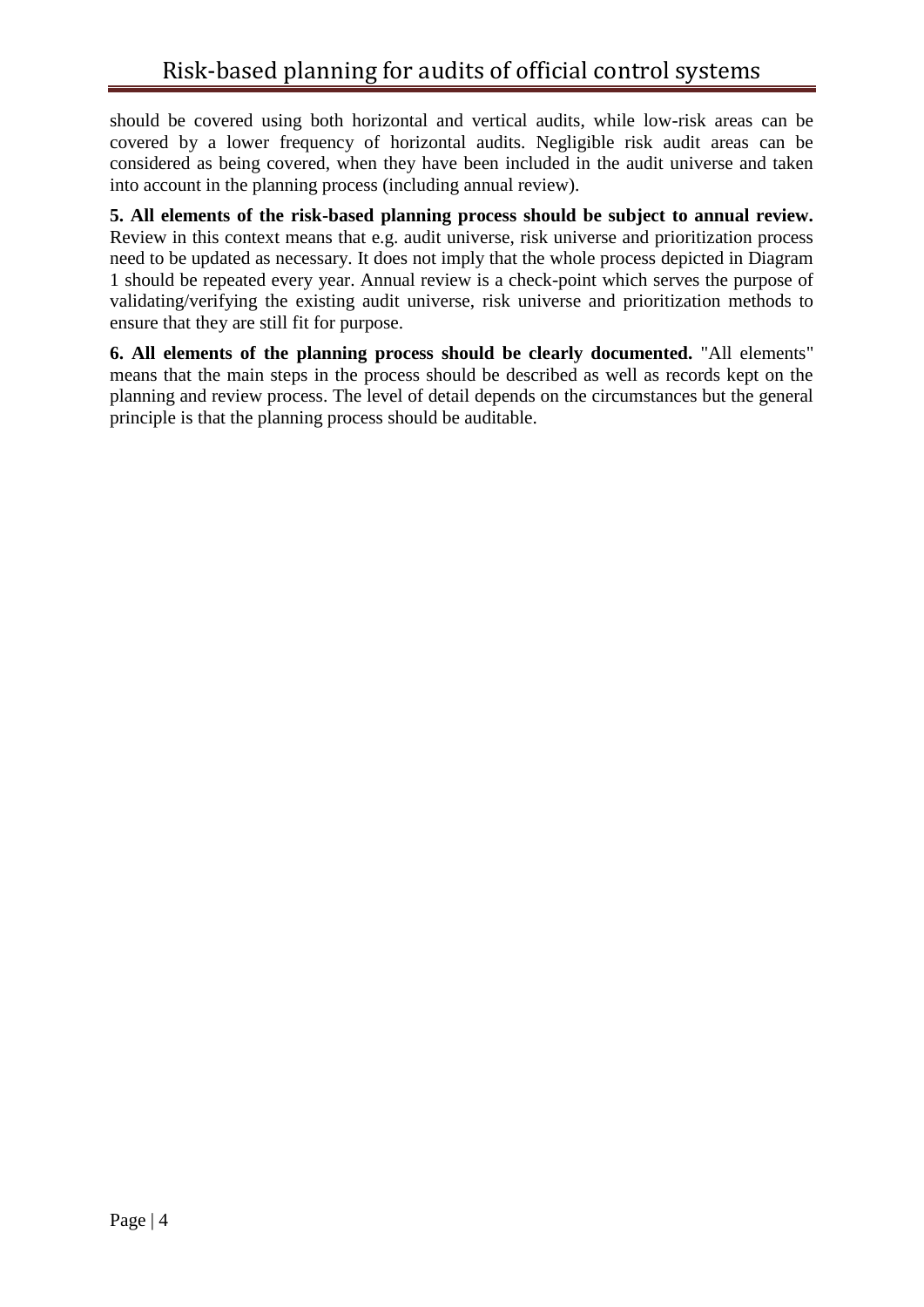## **ANNEX**



### Process flow diagram for risk based planning